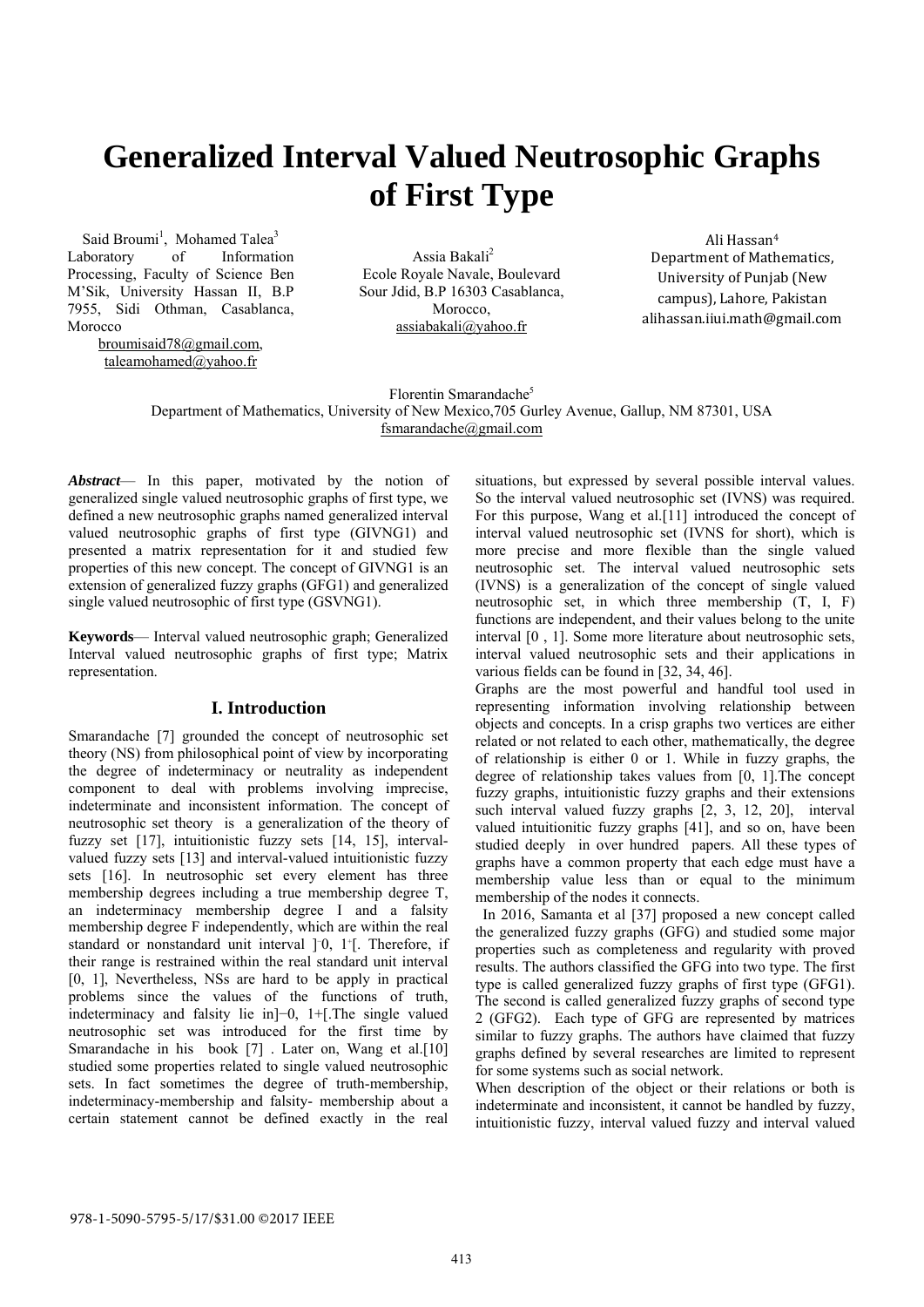intuitionstic fuzzy graphs . So, for this purpose, Smaranadache [9] proposed the concept of neutrosophic graphs based on literal indeterminacy (I) to deal with such situations. Many book on neutrosophic graphs based on literal indeterminacy (I) was completed by Smarandache and Vandasamy [45]. Later on, Smarandache [5, 6] gave another definition for neutrosphic graph theory using the neutrosophic truth-values (T, I, F) without and constructed three structures of neutrosophic graphs: neutrosophic edge graphs, neutrosophic vertex graphs and neutrosophic vertex-edge graphs. Later on Smarandache [8] proposed new version of neutrosophic graphs such as neutrosophic offgraph, neutrosophic bipolar/tripola/ multipolar graph. In a short period of time, few authors have focused deeply on the study of neutrosophic vertex-edge graphs and explored diverse types of different neutrosophic graphs.

In 2016, using the concepts of single valued neutrosophic sets, Broumi et al.[27] introduced the concept of single valued neutrosophic graphs, and introduced certain types of single valued neutrosophic graphs (SVNG) such as strong single valued neutrosophic graph, constant single valued neutrosophic graph, complete single valued neutrosophic graph and investigate some of their properties with proofs and examples. Later on, Broumi et al.[28] also introduced neighborhood degree of a vertex and closed neighborhood degree of vertex in single valued neutrosophic graph as a generalization of neighborhood degree of a vertex and closed neighborhood degree of vertex in fuzzy graph and intuitionistic fuzzy graph. In addition, Broumi et al.[29] proved a necessary and sufficient condition for a single valued neutrosophic graph to be an isolated single valued neutrosophic graph. The same authors [35] defined the concept of bipolar single neutrosophic graphs as the generalization of bipolar fuzzy graphs, N-graphs, intuitionistic fuzzy graph, single valued neutrosophic graphs and bipolar intuitionistic fuzzy graphs. In addition, the same authors [36] proposed different types of bipolar single valued neutrosophic graphs such as bipolar single valued neutrosophic graphs, complete bipolar single valued neutrosophic graphs, regular bipolar single valued neutrosophic graphs and investigate some of their related properties. In [30, 31, 47], the authors initiated the idea of interval valued neutrosophic graphs and the concept of strong interval valued neutrosophic graph, where different operations such as union, join, intersection and complement have been investigated.

Nasir et al. [22, 23] proposed a new type of graph called neutrosophic soft graphs and have established a link between graphs and neutrosophic soft sets. The authors also, defined some basic operations of neutrosophic soft graphs such as union, intersection and complement.

Akram et al.[18] proposed a new type of single valued neutrosophic graphs different that the concepts proposed in [ 22,27] and presented some fundamental operations on singlevalued neutrosophic graphs. Also, the authors presented some interesting properties of single-valued neutrosophic graphs by level graphs.

In [19] Malik and Hassan introduced the concept of single valued neutrosophic trees and studied some of their properties. Also, Hassan et Malik [1] proposed some classes of bipolar single valued neutrosophic graphs and investigated some of their properties.

Dhavaseelan et al. [26] introduced the concept of strong neutrosophic graph and studied some interesting properties of strong neutrosophic graphs. P. K. Singh [24] has discussed adequate analysis of uncertainty and vagueness in medical data set using the properties of three-way fuzzy concept lattice and neutrosophic graph introduced by Broumi et al. [27].

Fathhi et al.[43] computed the dissimilarity between two neutrosophic graphs based on the concept of Haussdorff distance.

Ashraf et al.[40], proposed some novels concepts of edge regular, partially edge regular and full edge regular single valued neutrosophic graphs and investigated some of their properties. Also the authors, introduced the notion of single valued neutrosophic digraphs (SVNDGs) and presented an application of SVNDG in multi-attribute decision making.

Mehra and Singh [39] introduced the concept of single valued neutrosophic signed graphs and examined the properties of this concept with examples. Ulucay et al.[44] introduced the concept of neutrosophic soft expert graph and have established a link between graphs and neutrosophic soft expert sets [21] and studies some basic operations of neutrosophic soft experts graphs such as union, intersection and complement.

Recently, Naz et al. [42] defined basic operations on SVNGs such as direct product, Cartesian product, semi-strong product, strong product, lexicographic product, union, ring sum and join and provided an application of single valued neutrosophic digraph (SVNDG) in travel time.

Similar to the interval valued fuzzy graphs and interval valued intuitionistic fuzzy graphs, which have a common property that each edge must have a membership value less than or equal to the minimum membership of the nodes it connects. Also, the interval valued neutrosophic graphs presented in the literature [30, 31] have a common property, that edge membership value is less than the minimum of it's end vertex values. Whereas the edge indeterminacy-membership value is less than the maximum of it's end vertex values or is greater than the maximum of its's end vertex values. And the edge non-membership value is less than the minimum of it's end vertex values or is greater than the maximum of its's end vertex values.

Broumi et al [38] have discussed the removal of the edge degree restriction of single valued neutrosophic graphs and presented a new class of single valued neutrosophic graph called generalized single valued neutrosophic graph type1, which is a is an extension of generalized fuzzy graph type1 [37]. with the following

Based on generalized single valued neutrosophic graph of type1(GSVNG1) introduced in [38]. The main objective of this paper is to extend the concept of generalized single valued neutrosophic graph of first type to interval valued neutrosophic graphs first type (GIVNG1) to model systems having an indeterminate information and introduced a matrix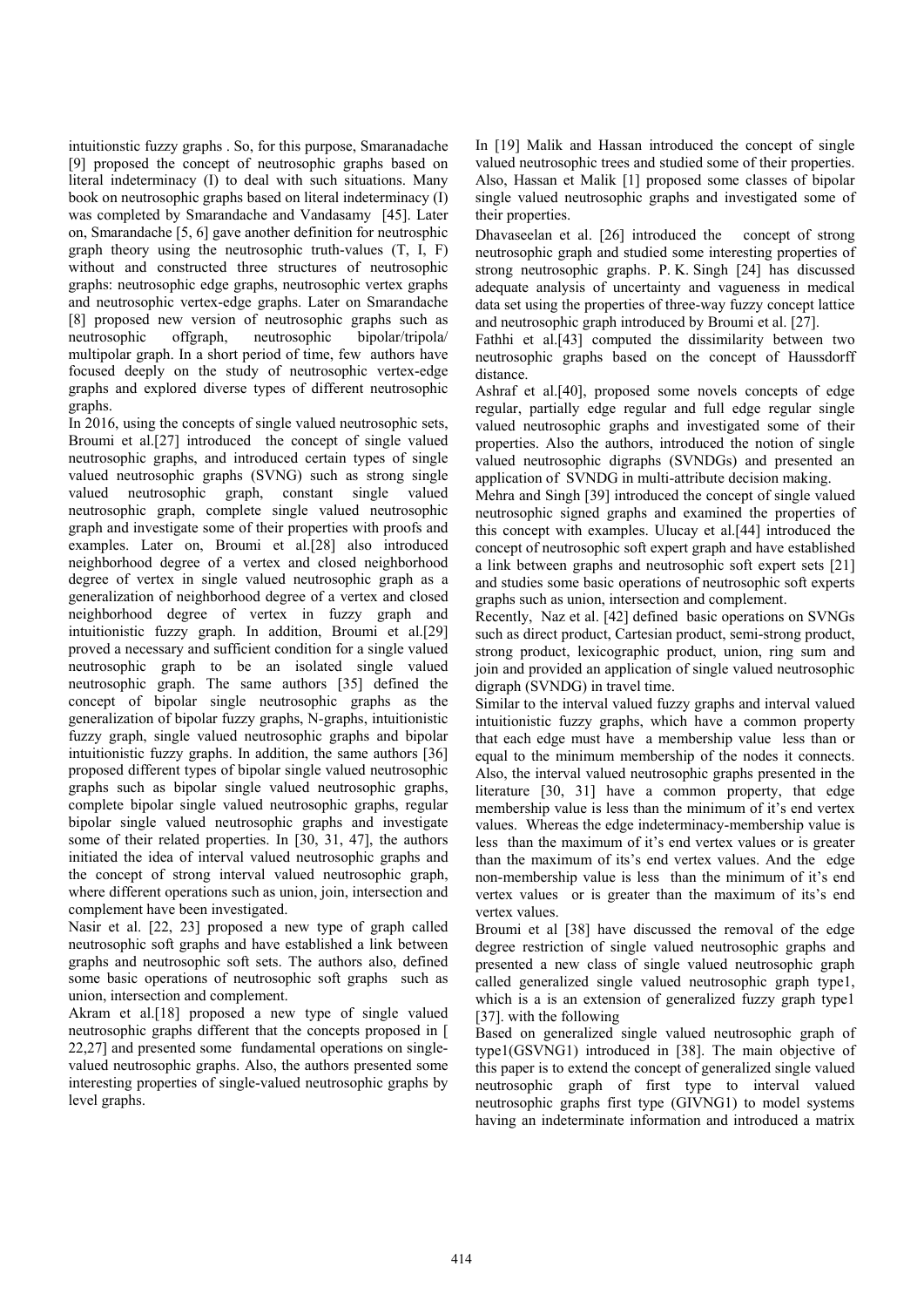representation of GIVNG1. This paper has been arran the following:

In Section 2, some fundamental concepts about neutrosophic sets, single valued neutrosophic sets, interval valued neutrosophic neutrosophic graphs type 1 are presented which will employed in later sections. In Section 3, the concept of generalized interval valued neutrosophic graphs type 1 is given with an illustrative example. In section 4 a representation matrix of generalized interval valued neutrosophic graphs type 1 is introduced.. Conclusion is also given at the end of section 5. graph and generalize single as been arranged as<br>s about neutrosophic<br>ds, interval valued<br>d single valued<br>which will employed<br>neept of generalized<br>2 1 is given with an<br>resentation matrix of<br>c graphs type 1 is<br>e end of section 5.<br>**SS**<br>ons from [7, 10, valued

## II. Preliminaries

This section contains some basic definitions from [7, 10, 30, 38] about neutrosophic sets, single valued neutrosophic sets, interval valued neutrosophic graphs and generalized single valued neutrosophic graphs type 1, which will helpful for rest of f the sections.

**Definition 2.1 [7].** Let  $X$  be a space of points (objects) with generic elements in X denoted by x; then the neutrosophic set A (NS A) is an object having the form  $A = \{ \leq x : T_A(x)$ ,  $I_A(x)$ ,  $F_A(x)$ ,  $x \in X$ , where the functions T, I, F:

 $X \rightarrow ]0,1^+$ [define respectively the truth-membership function, indeterminacy-membership function, and falsity-membership function of the element  $x \in \in X$  to the set A with the condition:

$$
U = T_A(x) + I_A(x) + F_A(x) \le 3^+.
$$
 (1)

The functions  $T_A(x)$ ,  $I_A(x)$  and  $F_A(x)$  are real standard or nonstandard subsets of  $]$ <sup>-</sup>0,1<sup>+</sup>[.

Since it is difficult to apply NSs to practical problems, Smarandache [7] introduced the concept of a SVNS, which is an instance of a NS and can be used in real scientific and engineering applications.

**Definition 2.2 [10].** Let  $X$  be a space of points (objects) with generic elements in X denoted by x. A single valued neutrosophic set A (SVNS A) is characterized by truthmembership function  $T_A(x)$ , an indeterminacy-membership

function  $I_A(x)$ , and a falsity-membership function  $F_A(x)$ .

For each point x in X,  $T_A(x)$ ,  $I_A(x)$ ,  $F_A(x) \in [0, 1]$ . A SVNS A can be written as

$$
A = \{ < x: T_A(x), I_A(x), F_A(x) > x \in X \} \tag{2}
$$

**Definition 2.10<sup>[30]</sup>.** By an interval-valued neutrosophic graph of a graph  $G^* = (V, E)$  we mean a pair  $G = (A, B)$ , where A =<  $[T]$ ne  $F_{BU}$   $\geq$  is an interval-valued neutrosophic relation on E satisfying the following condition:  $T_{AL}$ ,  $T_{AU}$ ], [I eutrosophic se  $_{\rm AL}$ ,  $\rm I_{\rm AU}$  ], [F<sub>A</sub> et on V, and  $_{\rm AL}$ ,  $F_{\rm AU}$  ]> is  $B = \leq [T_{BL}, T_B$ s an interval-  $\mathrm{[I_{BL}, I_{BU}]}$ -valued ],  $[F_{BL},$ 

 $1.V = \{v_1, v_2, ..., v_n\}$  such that  $T_{AL}: V \rightarrow [0, 1], T_{AU}: V \rightarrow [0, 1],$  $I_{AL}: V \rightarrow [0, 1], I_{AU}: V \rightarrow [0, 1], \text{ and } F_{AL}: V \rightarrow [0, 1], F_{AU}: V \rightarrow [0, 1]$  denote the degree of truth-membership, the degree of indeterminacy-membership and falsity-membership of the element  $y \in V$ , respectively, and

$$
0 \le T_A(v_i) + I_A(v_i) + F_A(v_i) \le 3 \text{ for all } v_i \in V \text{ (i=1, 2, ..., n).}
$$
\n(3)

2.  $I_B$  $F_{BU}$ :V x V  $\rightarrow$  [0, 1] are such that: The function  $_{L}:V \times V \rightarrow [0,1]$ ns  $T_{BL}$ :V x , 1],  $I_{BU}$ :V x  $V \rightarrow [0, 1], T$  $V \rightarrow [0, 1]$  and  $T_{BU}: V \times V \rightarrow$  $\text{ind}F_{BL}:V \times V \rightarrow$ [0, 1], [0,1],

 $T_{BL}(v_i, v_j) \leq \min \left[ T_{AL}(v_i, T_{AL}(v_j)) \right], \quad T_{BU}(v_i, v_j) \leq \min$  $[T_{AU}(v_i), T_{AU}(v_j)]$ ,

 $I_{BL}(v_i, v_j) \geq \max \left[ I_{BL}(v_i) \right], I_{BL}(v_j) \left[ I_{BL}(v_i, v_j) \right]$  $max[I_{BU}(v_i), I_{BU}(v_j)]$  and  $I_{BL}(v_i, v_j) \ge \max \left[ I_{BL}(v_i) , I_{BL}(v_j) \right]$  and<br>  $F_{BL}(v_i, v_j) \ge \max \left[ F_{BL}(v_i) , F_{BL}(v_j) \right]$ ,  $F_{BU}(v_i, v_j) \ge$ <br>  $F_{BL}(v_i, v_j) \ge \max \left[ F_{BL}(v_i) , F_{BL}(v_j) \right]$ ,  $F_{BU}(v_i, v_j) \ge$ 

 $max[F_{BU}(v_i), F_{BU}(v_j)]$ (4)

 $\max[F_{BU}(v_i), F_{BU}(v_j)]$  (4)<br>denoting the degree of truth-membership, indeterminacymembership and falsity-membership of the edge  $(v_i, v_j) \in E$ re spectively, wh here:

 $0 \leq T_B(v_i, v_j) + I_B(v_i, v_j) + F_B(v_i, v_j) \leq 3$ , for all  $(v_i, v_j) \in E$  $(i, j = 1, 2, \ldots, n).$ (5)

They called A the interval valued neutrosophic vertex set of V, and B the interval valued neutrosophic edge set of E, respectively; note that B is a symmetric interval valued neutrosophic relation on A.

**Example 2.3** [30] Figure 1 is an example for IVNG,  $G=(A, B)$ defined on a graph  $G^* = (V, E)$  such that  $V = \{v_1, v_2, v_3\}$ , E=  $\{v_1v_2, v_2v_3, v_3v_4, v_4v_1\}$ , A is an interval valued neutrosophic set of V

 $A = \{ \langle v_1, ([0.3, 0.5], [0.2, 0.3], [0.3, 0.4]) \rangle, \langle v_2, ([0.2, 0.3],$  $[0.2, 0.3], [0.1, 0.4]) > \langle v_3, ([0.1, 0.3], [0.2, 0.4], [0.3, 0.5])$  $\geq$ }, and B an interval valued neutrosophic set of  $E \subseteq V \times V$  $B = \{ \langle v_1 v_2, (0.1, 0.2], [0.3, 0.4], [0.4, 0.5] \rangle, \langle v_2 v_3, (0.1, 0.5], \rangle \}$ 0.3], [0.4, 0.5], [0.4, 0.5]) >,  $\langle v_3 v_1, ([0.1, 0.2], [0.3, 0.5], [0.4,$  $0.6$ ]) >}

**Remark 2.4:** - The underlying set V is vertex set of usual graph that we use it in neutrosophic graph as vertex.

-  $G^*=(V,E)$  denoted a usual graph where a neutrosophic graphs obtained from it that truth -membership, indeterminacy –m membership a nd non-memb bership values s are 0 to 1.



**Definition 2.5 [38].** Let V be a non-void set. Two function are considered as follows: Fig.1. interval valued neutrosophic graph

 $\rho = (\rho_T, \rho_I, \rho_F): V \to [0, 1]^3$  and  $\rho = (\rho_T, \rho_I, \rho_F): V \to [0, 1]^3$  and<br>  $\omega = (\omega_T, \omega_I, \omega_F): V \times V \to [0, 1]^3$ . We suppose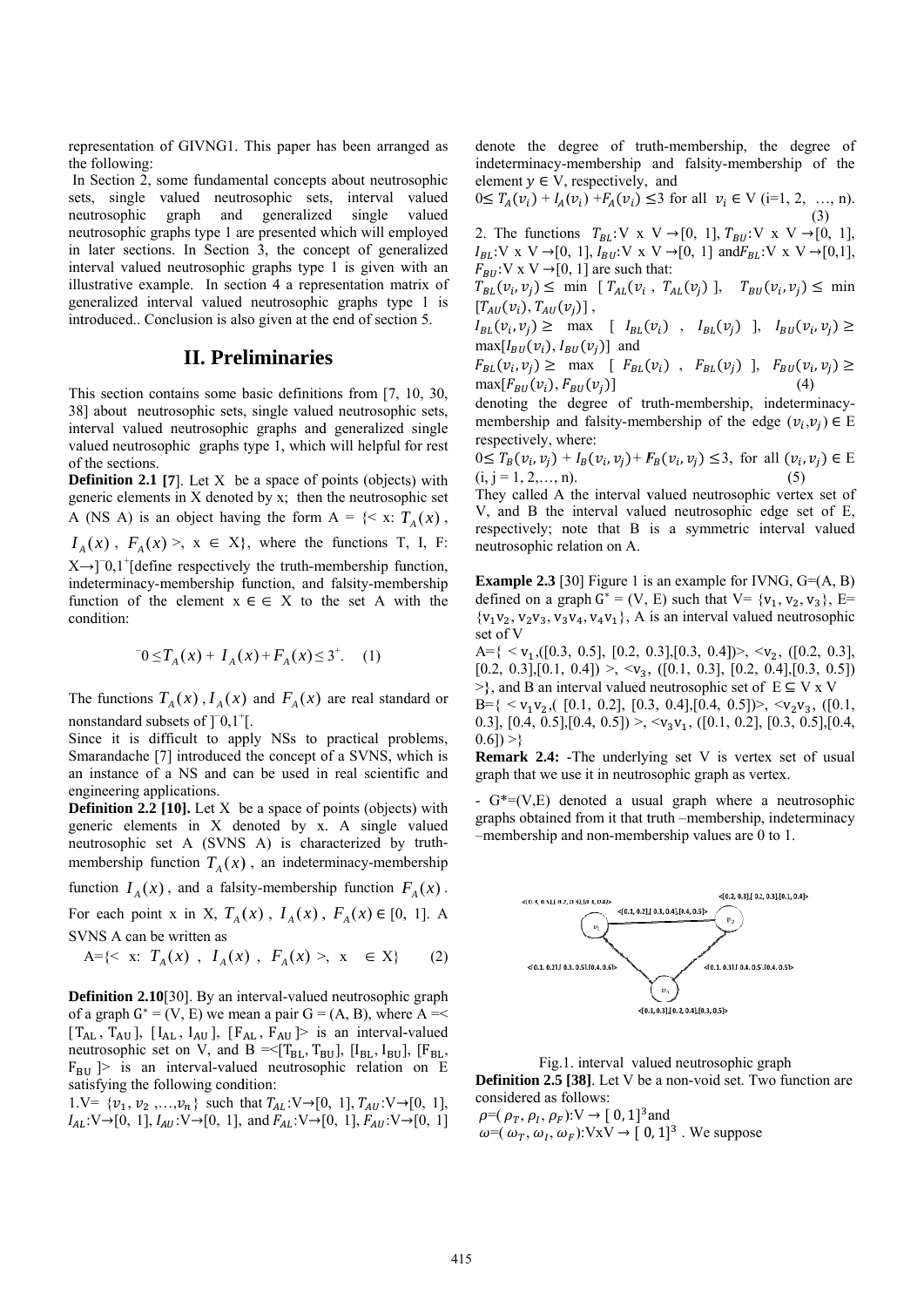A= { $(\rho_T(x), \rho_T(y)) | \omega_T(x, y) \ge 0$ },

 $B = \{(\rho_I(x), \rho_I(y)) | \omega_I(x, y) \geq 0\},\$ 

 $C = \{(\rho_F(\chi), \rho_F(\gamma)) | \omega_F(\chi, \gamma) \geq 0\},\$ 

We have considered  $\omega_T$ ,  $\omega_I$  and  $\omega_F \ge 0$  for all set A,B, C,

since its is possible to have edge degree  $= 0$  (for T, or I, or F). The triad  $(V, \rho, \omega)$  is defined to be generalized single valued neutrosophic graph of first type (GSVNG1) if there are functions

 $\alpha: A \rightarrow [0, 1], \beta: B \rightarrow [0, 1]$  and  $\delta: C \rightarrow [0, 1]$  such that  $\omega_T(x, y) = \alpha((\rho_T(x), \rho_T(y)))$ 

 $\omega_I(x, y) = \beta((\rho_I(x), \rho_I(y)))$ 

$$
\omega_F(x, y) = \delta((\rho_F(x), \rho_F(y)))
$$

Where x, y∈ V.

Here  $\rho(x)=(\rho_T(x), \rho_I(x), \rho_F(x))$ , x∈ V are the membership, indeterminacy and non-membership of the vertex x and  $\omega(x, y) = (\omega_T(x, y), \omega_I(x, y), \omega_F(x, y))$ , x, y E V are the membership, indeterminacy and non-membership values of the edge  $(x, y)$ .

## **III. Generalized Interval Valued Neutrosophic Graph of First Type**

In this section, based on the generalized single valued neutrosophic graphs of first type proposed by Broumi et al.[38], the definition of generalized interval valued neutrosophic graphs first type is defined as follow:

**Definition 3.1**. Let V be a non-void set. Two function are considered as follows:

 $\rho = ([\rho_T^L, \rho_T^U], [\rho_T^L, \rho_T^U], [\rho_F^L, \rho_F^U]) : V \to [0, 1]^3$  and

 $\omega = (\[\omega_T^L, \omega_T^U], [\omega_I^L, \omega_I^U], [\omega_F^L, \omega_F^U]\)$ :VxV  $\rightarrow$  [0,1]<sup>3</sup>. We suppose

A= { $([\rho_T^L(x), \rho_T^U(x)], [\rho_T^L(y), \rho_T^U(y)]$ }  $|\omega_T^L(x, y) \ge 0$  and  $\omega_T^U(x, y) \geq 0$ ,

B= { $([ \rho_I^L(x), \rho_I^U(x) ], [ \rho_I^L(y), \rho_I^U(y) ] ) | \omega_I^L(x, y) \ge 0$  and  $\omega_I^U(x, y) \geq 0$ ,

C= { $([ \rho_F^L(x), \rho_F^U(x) ], [ \rho_F^L(y), \rho_F^U(y) ]$ }  $| \omega_F^L(x, y) \ge 0$  and  $\omega_F^U(x, y) \geq 0$ ,

We have considered  $\omega_T^L$ ,  $\omega_T^U$ ,  $\omega_I^L$ ,  $\omega_F^U$ ,  $\omega_F^L \ge 0$  for all set A, B, C, since its is possible to have edge degree  $= 0$  (for T, or I, or  $F$ ).

The triad  $(V, \rho, \omega)$  is defined to be generalized interval valued neutrosophic graph of first type (GIVNG1) if there are functions

 $\alpha: A \rightarrow [0, 1], \beta: B \rightarrow [0, 1]$  and  $\delta: C \rightarrow [0, 1]$  such that

 $\omega_T^L(x, y) = \alpha((\rho_T^L(x), \rho_T^L(y))), \omega_T^U(x, y) = \alpha((\rho_T^U(x), \rho_T^U(y))),$  $\omega_{I}^{L}(x, y) = \beta((\rho_{I}^{L}(x), \rho_{I}^{L}(y))), \omega_{I}^{U}(x, y) = \beta((\rho_{I}^{U}(x), \rho_{I}^{U}(y))),$  $\omega_F^L(x, y) = \delta((\rho_F^L(x), \rho_F^L(y))), \omega_F^L(x, y) = \delta((\rho_F^U(x), \rho_F^U(y)))$ Where  $x, y \in V$ .

Here  $\rho(x)=(\rho_T(x), \rho_I(x), \rho_F(x))$ ,  $x \in V$  are the interval membership, interval indeterminacy and interval nonmembership, interval indeterminacy and membership of the vertex x and  $\omega(x, y) = (\omega_T(x, y), \omega_I(x, y),$  $\omega_F(x, y)$ , x, y  $\in$  V are the interval membership, interval indeterminacy membership and interval non-membership values of the edge (x, y).

**Example 3.2** : Let the vertex set be  $V = \{x, y, z, t\}$  and edge set be  $E = \{(x, y), (x, z), (x, t), (y, t)\}$ 

|                                                                              |            |            | 7             |            |
|------------------------------------------------------------------------------|------------|------------|---------------|------------|
| $\lceil \rho_{\scriptscriptstyle T}^L, \rho_{\scriptscriptstyle T}^U \rceil$ | [0.5, 0.6] | [0.9]      | [0.3, 0.4]    | [0.8, 0.9] |
| $[\rho_l^L, \rho_l^U]$                                                       | [0.3, 0.4] | [0.2, 0.3] | 0.21<br>[0.1] | [0.5, 0.6] |
| $[\rho_F^L, \rho_F^U]$                                                       | $0.1$ ,    | [0.6, 0.7] | [0.8, 0.9]    | [0.4, 0.5] |

 Table 1: interval membership, interval indeterminacy and interval non-membership of the vertex set.

Let us consider functions  $\alpha(m, n) = m \vee m = \beta(m, n) = \delta(m, n)$ Here, A={([0.5, 0.6], [0.9, 1]), ([0.5, 0.6], [0.3, 0.4]), ([0.5, 0.6], [0.8, 0.9]), ([0.9, 1.0], [0.8, 0.9])}

 $B = \{([0.3, 0.4], [0.2, 0.3]), ([0.3, 0.4], [0.1, 0.2]), ([0.3,$ 0.4],  $[0.5, 0.6]$ ,  $([0.2, 0.3]$ ,  $[0.5, 0.6])$ 

 $C = \{([0.1, 0.2], [0.6, 0.7]), ([0.1, 0.2], [0.8, 0.9]), ([0.1,$ 0.2],  $[0.4, 0.5]$ ,  $([0.6, 0.7]$ ,  $[0.4, 0.5])$ . Then

| ω                                                | x, y          | (x, z)     | (x,t)      | $\left(y,t\right)$ |
|--------------------------------------------------|---------------|------------|------------|--------------------|
| $\lceil \omega_{\tau}^L, \omega_{\tau}^U \rceil$ | [0.9]         | [0.5, 0.6] | [0.8, 0.9] | 10.9               |
| $\lbrack \omega_I^L, \omega_I^U \rbrack$         | [0.3,0.4]     | [0.3, 0.4] | [0.5, 0.6] | [0.5, 0.6]         |
| $\lceil \omega_F^L, \omega_F^U \rceil$           | 10.6,<br>V. 1 | [0.8, 0.9] | 10.4, 0.5  | [0.6, 0.7]         |

Table 2: membership, indeterminacy and non-membership of the edge set.

The corresponding generalized single valued neutrosophic graph is shown in Fig.2



Fig 2.GIVNG of first type.

 The easier way to represent any graph is to use the matrix representation. The adjacency matrices, incident matrices are the widely matrices used. In the following section GIVNG1 is represented by adjacency matrix.

## **IV. Matrix Representation of Generalized Interval Valued Neutrosophic Graph of First Type**

Because Interval membership, interval indeterminacy membership and interval non-membership of the vertices are considered independents. In this section, we extended the representation matrix of generalized single valued neutrosophic graphs first type proposed in [38] to the case of generalized interval valued neutrosophic graphs of first type.

The generalized interval valued neutrosophic graph (GIVNG1) has one property that edge membership values (T, I, F) depends on the membership values (T, I, F) of adjacent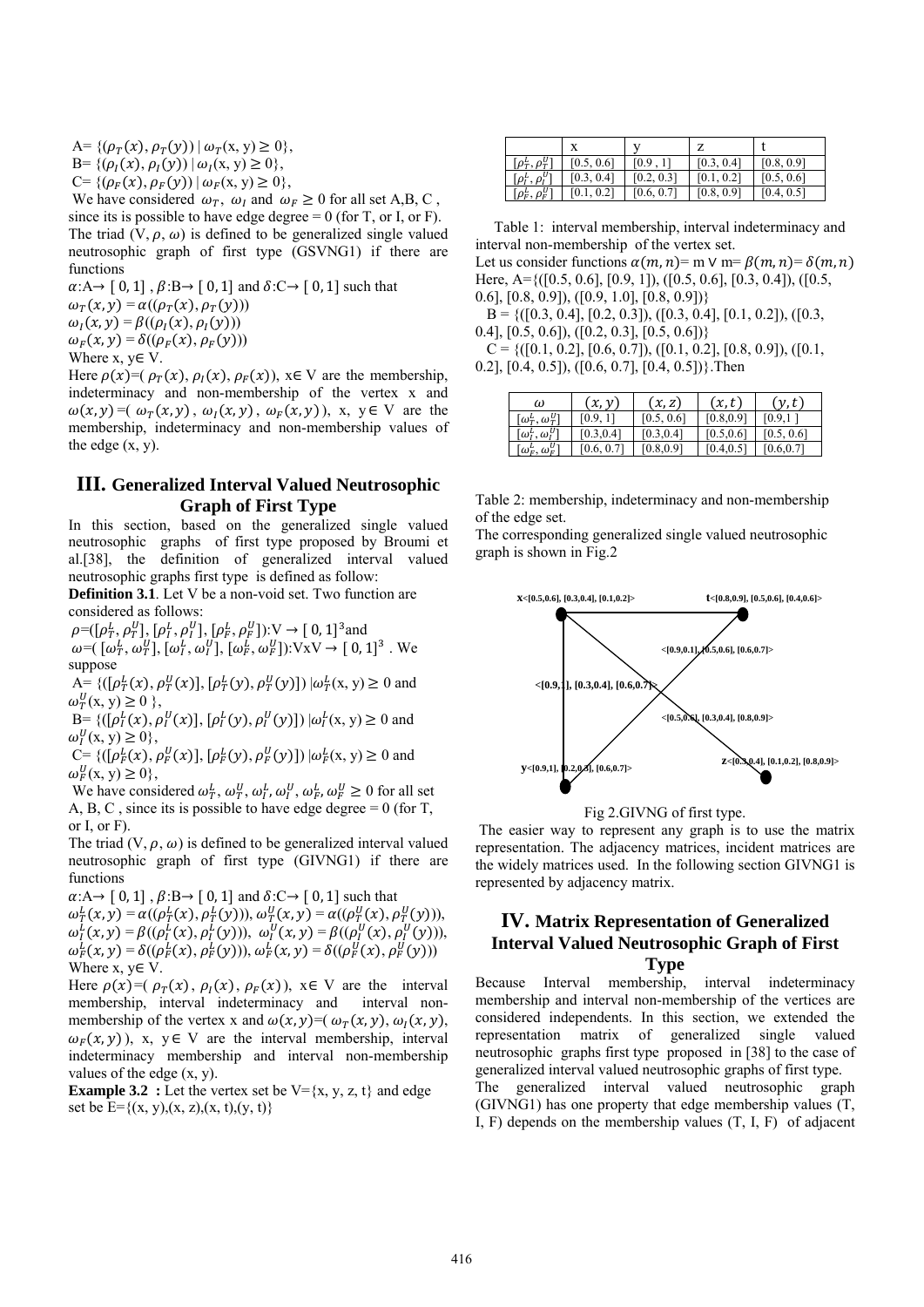vertices . Suppose  $\xi=(V, \rho, \omega)$  is a GIVNG1 where vertex set  $V = \{v_1, v_2, \ldots, v_n\}$ . The functions

 $\alpha : A \rightarrow (0, 1]$  is taken such that

 $\omega_T^L(x, y) = \alpha((\rho_T^L(x), \rho_T^L(y))), \omega_T^U(x, y) = \alpha((\rho_T^U(x), \rho_T^U(y))),$ Where x,  $y \in V$  and  $A = \{([\rho_T^L(x), \rho_T^U(x)], [\rho_T^L(y), \rho_T^U(y)]\}$  $|\omega_T^L(x, y) \ge 0$  and  $\omega_T^U(x, y) \ge 0$  } ,

 $\beta$ :B→ (0, 1] is taken such that  $\omega_{I}^{L}(x, y) = \beta((\rho_{I}^{L}(x), \rho_{I}^{L}(y))), \omega_{I}^{U}(x, y) = \beta((\rho_{I}^{U}(x), \rho_{I}^{U}(y))),$ Where x,  $y \in V$  and B= { $([\rho_I^L(x), \rho_I^U(x)], [\rho_I^L(y), \rho_I^U(y)])$  $|\omega_I^L(x, y) \ge 0$  and  $\omega_I^U(x, y) \ge 0$  } and

 $\delta$ :C $\rightarrow$  (0, 1] is taken such that

 $\omega_F^L(x, y) = \delta((\rho_F^L(x), \rho_F^L(y))), \omega_F^U(x, y) = \delta((\rho_F^U(x), \rho_F^U(y))),$ Where x,  $y \in V$  and  $C = \{([p_F^L(x), p_F^U(x)], [p_F^L(y), p_F^U(y)]\}$  $|\omega_F^L(x, y)| \ge 0$  and  $\omega_F^U(x, y) \ge 0$  }. The GIVNG1 can be represented by  $(n+1)$  x  $(n+1)$  matrix  $M_{G_1}^{T,I,F} = [a^{T,I,F}(i, j)]$  as follows:

The interval membership (T), interval indeterminacymembership (I) and the interval non-membership (F) values of the vertices are provided in the first row and first column. The  $(i+1, i+1)$ - th-entry are the membership  $(T)$ , indeterminacymembership (I) and the non-membership (F) values of the edge  $(x_i, x_j)$ , i, j=1,...,n if i≠j.

The (i, i)-th entry is  $\rho(x_i) = (\rho_T(x_i), \rho_I(x_i), \rho_F(x_i))$ , where i=1,2,…,n. The interval membership (T), interval indeterminacy-membership (I) and the interval nonmembership (F) values of the edge can be computed easily using the functions  $\alpha$ ,  $\beta$  and  $\delta$  which are in (1,1)-position of the matrix. The matrix representation of GIVNG1, denoted by  $M_{G_1}^{T,I,F}$ , can be written as three matrix representation  $M_{G_1}^T, M_{G_1}^I$ and  $M_{G_1}^F$ . For convenience representation  $v_i(\rho_T(v_i)) = [\rho_T^L(v_i)]$ ,  $\rho_T^U(v_i)$ ], for i=1, ..., n

The  $M_{G_1}^T$  can be represented as follows

| $\alpha$              | $v_1(\rho_T(v_1))$                 | $v_2(\rho_T(v_2))$                           | $v_n(\rho_T(v_n))$                                    |
|-----------------------|------------------------------------|----------------------------------------------|-------------------------------------------------------|
| $v_1(\rho_\tau(v_1))$ | $[\rho_T^L(v_1), \rho_T^U(v_1)]$   | $\alpha(\rho_{\tau}(v_1), \rho_{\tau}(v_2))$ | $\alpha(\rho_T(v_1), \rho_T(v_n))$                    |
| $v_2(\rho_T(v_2))$    | $\alpha(\rho_T(v_2), \rho_T(v_1))$ | $[\rho_T^L(v_2), \rho_T^U(v_2)]$             | $\alpha(\rho_T(v_2), \rho_T(v_2))$                    |
|                       |                                    |                                              |                                                       |
| $v_n(\rho_T(v_n))$    | $\alpha(\rho_T(v_n), \rho_T(v_1))$ | $\alpha(\rho_T(v_n), \rho_T(v_2))$           | $\left[\rho_{\tau}^L(v_n), \rho_{\tau}^U(v_n)\right]$ |

Table3. Matrix representation of T-GIVNG1

The  $M_{G_1}^l$  can be represented as follows

|                    | $v_1(\rho_I(v_1))$                | $v_2(\rho_I(v_2))$                | $v_n(\rho_l(v_n))$                |
|--------------------|-----------------------------------|-----------------------------------|-----------------------------------|
| $v_1(\rho_I(v_1))$ | $[\rho_I^L(v_1), \rho_I^U(v_1)]$  | $\beta(\rho_I(v_1), \rho_I(v_2))$ | $\beta(\rho_I(v_1), \rho_I(v_n))$ |
| $v_2(\rho_I(v_2))$ | $\beta(\rho_l(v_2), \rho_l(v_1))$ | $[\rho_l^L(v_2), \rho_l^U(v_2)]$  | $\beta(\rho_I(v_2), \rho_I(v_2))$ |
|                    |                                   |                                   |                                   |
| $v_n(\rho_l(v_n))$ | $\beta(\rho_I(v_n), \rho_I(v_1))$ | $\beta(\rho_T(v_n),\rho_I(v_2))$  | $[\rho_l^L(v_n), \rho_l^U(v_n)]$  |

Table4. Matrix representation of I-GIVNG1

# The  $M_{G_1}^l$  can be represented as follows

| δ                  | $v_1(\rho_F(v_1))$                 | $v_2(\rho_F(v_2))$                 | $v_n(\rho_F(v_n))$                                                         |
|--------------------|------------------------------------|------------------------------------|----------------------------------------------------------------------------|
| $v_1(\rho_F(v_1))$ | $[\rho_F^L(v_1), \rho_F^U(v_1)]$   | $\delta(\rho_F(v_1), \rho_F(v_2))$ | $\delta(\rho_F(v_1), \rho_F(v_n))$                                         |
| $v_2(\rho_F(v_2))$ | $\delta(\rho_F(v_2), \rho_F(v_1))$ | $[\rho_F^L(v_2), \rho_F^U(v_2)]$   | $\delta(\rho_F(v_2), \rho_F(v_2))$                                         |
| .                  | .                                  | .                                  | .                                                                          |
| $v_n(\rho_F(v_n))$ | $\delta(\rho_F(v_n), \rho_F(v_1))$ | $\delta(\rho_F(v_n), \rho_F(v_2))$ | $[\rho_{\scriptscriptstyle E}^L(v_n), \rho_{\scriptscriptstyle E}^U(v_n)]$ |

Table5. Matrix representation of F-GIVNG1

**Remark1**: if  $\rho_I^L(x) = \rho_I^U(x) = 0$  and  $\rho_F^L(x) = \rho_F^U(x) = 0$  the generalized interval valued neutrosophic graphs type 1 is reduced to generalized fuzzy graphs type 1 (GFG1).

**Remark** 2: if  $\rho_T^L(x) = \rho_T^U(x)$ ,  $\rho_I^L(x) = \rho_I^U(x)$  and  $\rho_F^L(x) = \rho_F^U(x)$ , the generalized interval valued neutrosophic graphs type 1 is reduced to generalized single valued graphs type 1 (GSVNG1).

Here the generalized Interval valued neutrosophic graph of first type (GIVNG1) can be represented by the matrix representation depicted in table 9. The matrix representation can be written as three interval matrices one containing the entries as T, I, F (see table 6, 7 and 8).

| $\alpha$ = max(x, y) | X([0.5, 0.6]) | y([0.9,1]) | Z(0.3, 0.4] | t([0.8, 0.9]) |
|----------------------|---------------|------------|-------------|---------------|
| X([0.5, 0.6])        | [0.5, 0.6]    | [0.9, 1.0] | [0.5, 0.6]  | [0.8, 0.9]    |
| y([0.9,1])           | [0.9, 1.0]    | [0.9,1]    | [0, 0]      | [0.9, 1.0]    |
| Z([0.3, 0.4])        | [0.5, 0.6]    | [0, 0]     | [0.3, 0.4]  | [0, 0]        |
| t([0.8, 0.9])        | [0.8, 0.9]    | [0.9, 1.0] | [0, 0]      | [0.8, 0.9]    |

 Table 6:Lower and upper Truth- matrix representation of GIVNG1

| $\beta$ = max(x, y) | X([0.3, 0.4]) | y([0.2, 0.3]) | Z([0.1, 0.2]) | t([0.5, 0.6]) |
|---------------------|---------------|---------------|---------------|---------------|
| X([0.3, 0.4])       | [0.3, 0.4]    | [0.3, 0.4]    | [0.3, 0.4]    | [0.5, 0.6]    |
| y([0.2, 0.3])       | [0.3, 0.4]    | [0.2, 0.3]    | [0, 0]        | [0.5, 0.6]    |
| Z([0.1, 0.2])       | [0.3, 0.4]    | [0, 0]        | [0.1, 0.2]    | [0, 0]        |
| t([0.5, 0.6])       | [0.5, 0.6]    | [0.5, 0.6]    | [0, 0]        | [0.5, 0.6]    |

 Table 7: lower and upper Indeterminacy- matrix representation of GIVNG1

| $\delta$ = max(x, y) | X([0.1, 0.2]) | y([0.6, 0.7]) | Z([0.8, 0.9]) | t([0.4, 0.6]) |
|----------------------|---------------|---------------|---------------|---------------|
| X([0.1, 0.2])        | [0.1, 0.2]    | [0.6, 0.7]    | [0.8, 0.9]    | [0.4, 0.6]    |
| y([0.6, 0.7])        | [0.6, 0.7]    | [0.6, 0.7]    | [0, 0]        | [0.6, 0.7]    |
| Z([0.8, 0.9])        | [0.8, 0.9]    | [0, 0]        | [0.8, 0.9]    | [0, 0]        |
| t([0.4, 0.6])        | [0.4, 0.6]    | [0.6, 0.7]    | [0, 0]        | [0.4, 0.6]    |

 Table 8: Lower and upper Falsity- matrix representation of GIVNG1

The matrix representation of GIVNG1 can be represented as follows: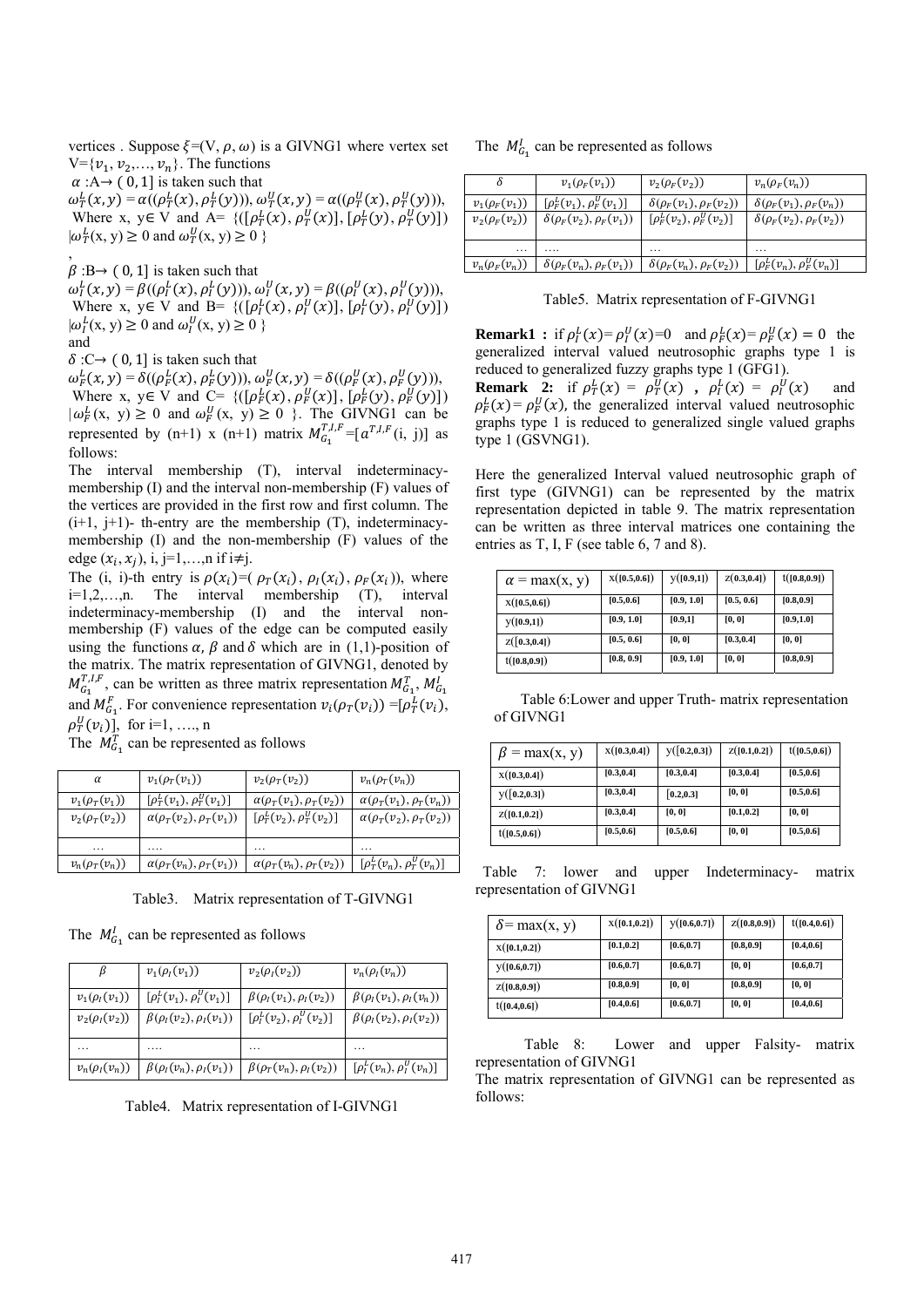| $(\alpha, \beta, \delta)$ | x(0.5, 0.3, 0.1) | y(0.9, 0.2, 0.6) | z(0.3, 0.1, 0.8) | t(0.8, 0.5, 0.4) |
|---------------------------|------------------|------------------|------------------|------------------|
| x([0.5, 0.6],             | $<$ [0.5,0.6],   | $<$ [0.9,1.0],   | $<$ [0.5,0.6],   | $<$ [0.8,0.9],   |
| $[0.3, 0.4]$ ,            | $[0.3, 0.4]$ ,   | [0.3, 0.4],      | [0.3, 0.4],      | [0.5, 0.6],      |
| [0.1, 0.2]                | [0.1, 0.2]       | [0.6, 0.7]       | [0.8, 0.9]       | [0.4, 0.6]       |
| $y($ [0.9, 1.0],          | < [0.9, 1.0],    | $<$ [0.9, 1.0],  | < [0, 0],        | $<$ [0.9, 1.0],  |
| [0.2, 0.3],               | $[0.3, 0.4]$ ,   | [0.2, 0.3],      | [0, 0],          | [0.5, 0.6],      |
| [0.6, 0.7]                | [0.6, 0.7]       | [0.6, 0.7]       | [0, 0]           | [0.6, 0.7]       |
| z([0.3, 0.4],             | $<$ [0.5,0.6],   | < [0, 0],        | $<$ [0.3,0.4],   | < [0, 0],        |
| $[0.1, 0.2]$ ,            | [0.3, 0.4],      | [0, 0],          | $[0.1, 0.2]$ ,   | [0, 0],          |
| (0.8, 0.9)                | [0.8, 0.9]       | [0, 0]           | [0.8, 0.9]       | [0, 0]           |
| t([0.8, 0.9],             | $<$ [0.8,0.9],   | < [0.9, 1.0],    | < [0, 0],        | $<$ [0.8,0.9],   |
| [0.5, 0.6],               | [0.5, 0.6],      | [0.5, 0.6],      | [0, 0],          | [0.5, 0.6],      |
| [0.4, 0.6]                | [0.4, 0.6]       | [0.6, 0.7]       | [0, 0]           | [0.4, 0.6]       |

Table 9: Matrix representation of GIVNG1.

**Theorem 1**. Let  $M_{G_1}^T$  be matrix representation of T-GIVNG1, then the degree of vertex  $D_T(x_k) = \sum_{j=1, j \neq k}^n a_T^L(k+1, j+1)$ 1),  $\sum_{j=1, j \neq k}^{n} a_{T}^{U} (k + 1, j + 1)$ ,  $x_{k} \in V$  or  $D_T(x_p) = \left[\sum_{i=1, i \neq p}^{n} a_T^L(i+1, p+1) \right], \sum_{i=1, i \neq p}^{n} a_T^U(i+1, p+1)$ 1)  $x_p \in V$ .

**Proof** : is similar as in theorem 1 of [37].

**Theorem 2**. Let  $M_{G_1}^l$  be matrix representation of I-GIVNG1, then the degree of vertex  $D_l(x_k) = \sum_{j=1, j \neq k}^n a_l^l (k+1, j+1)$ 1),  $\sum_{j=1,j\neq k}^{n} a_l^U(k+1,j+1)$ ,  $x_k \in V$ or  $D_l(x_p) = \left[\sum_{i=1, i \neq p}^n a_i^L(i+1, p+1), \sum_{i=1, i \neq p}^n a_i^U(i+1, p+1)\right]$ 1)  $x_p \in V$ .

**Proof** : is similar as in theorem 1 of [37].

**Theorem 3**. Let  $M_{G_1}^F$  be matrix representation of F-GIVNG1, then the degree of vertex

 $D_F(x_k) = \left[\sum_{j=1,j\neq k}^{n} a_F^L(k+1,j+1), \sum_{j=1,j\neq k}^{n} a_F^U(k+1,j+1)\right]$ 1)],  $x_k \in V$  or  $D_F(x_p) = [\sum_{i=1, i \neq p}^{n} a_F^L(i + 1, p + 1) , \sum_{i=1, i \neq p}^{n} a_F^U(i + 1, p + 1)]$ 1)  $x_p \in V$ .

**Proof** : is similar as in theorem 1 of [37].

**Theorem4**. Let  $M_{G_1}^{T,I,F}$  be matrix representation of GIVNG1, then the degree of vertex  $D(x_k) = (D_T(x_k), D_T(x_k), D_F(x_k))$ where

$$
D_T(x_k) = \sum_{j=1, j \neq k}^{n} a_T^L(k+1, j+1), \sum_{j=1, j \neq k}^{n} a_T^U(k+1, j+1) \rbrack x_k \in V.
$$
  
\n
$$
D_I(x_k) = \sum_{j=1, j \neq k}^{n} a_I^L(k+1, j+1), \sum_{j=1, j \neq k}^{n} a_I^U(k+1, j+1)
$$

$$
D_I(x_k) = [L_{j=1, j\neq k} u_I(\kappa + 1, j + 1), L_{j=1, j\neq k} u_I(\kappa + 1, j + 1)] x_k \in V.
$$

 $D_F(x_k) = [\sum_{j=1, j\neq k}^{n} a_F^L(k+1, j+1), \sum_{j=1, j\neq k}^{n} a_F^U(k+1, j+1)]$ 1)  $x_k \in V$ .

**Proof:** the proof is obvious.

#### **V. CONCLUSION**

In this article, we have extended the concept of generalized single valued neutrosophic graph type 1 (GSVNG1) to generalized interval valued neutrosophic graph type 1 (GIVNG1) and presented a matrix representation of it. In the future works, we plan to study the concept of completeness, the concept of regularity and to define the concept of generalized interval valued neutrosophic graphs type 2.

#### **Acknowledgment**

The authors are very grateful to the chief editor and reviewers for their comments and suggestions, which is helpful in improving the paper.

#### REFERENCES.

[1] A. Hassan, M. A. Malik, The Classes of bipolar single valued neutrosophic graphs, TWMS Journal of Applied and Engineering Mathematics" (TWMS J. of Apl. & Eng. Math.), 2016accepted.

[2] A. Shannon, K. Atanassov, A First Step to a Theory of the Intuitionistic Fuzzy Graphs, Proc. of the First Workshop on Fuzzy Based Expert Systems (D. akov, Ed.), Sofia, 1994, pp.59-61.

[3] B. A. Mohideen, Strong and regular interval-valued fuzzy graphs, Journal of Fuzzy Set Valued Analysis 2015 No.3, 2015, pp. 215-223.

[4] D. Dubois and H. Prade, Fuzzy Sets and Systems:Theory and Application, Academic Press, New work, 1980.<br>
[5] F. Smarandache." Refined Literal

[5] F. Smarandache," Refined Literal Indeterminacy and the Multiplication Law of Sub-Indeterminacies," Neutrosophic Sets and Systems, Vol. 9, 2015, pp.58.63.

[6] F. Smarandache, "Types of Neutrosophic Graphs and neutrosophic Algebraic Structures together with their Applications in Technology," seminar, UniversitateaTransilvania din Brasov, Facultatea de Design de ProdussiMediu, Brasov, Romania 06 June 2015.

[7] F. Smarandache, Neutrosophy. Neutrosophic Probability, Set, and Logic, ProQuest Information & Learning, Ann Arbor, Michigan, USA, 105 p., 1998; http://fs.gallup.unm.edu/eBook-neutrosophics6.pdf (last edition online)

[8] F. Smarandache, Neutrosophic overset, neutrosophic underset, Neutrosophic offset, Similarly for Neutrosophic Over-/Under- /OffLogic, Probability, and Statistic, Pons Editions, Brussels, 2016, 170p.

[9] F. Smarandache: Symbolic Neutrosophic Theory (Europanova asbl, Brussels, 195 p., Belgium 2015.

[10] H. Wang, F. Smarandache, Y. Zhang, and R. Sunderraman, "Single valued Neutrosophic Sets," Multisspace and Multistructure 4, 2010, pp. 410-413.

[11] H .Wang, F. Smarandache, Y.Q .Zhang and R. Sunderraman, Interval neutrosophic Sets and Logic: Theory and Applications in Computing. Hexis, Phoenix, AZ, 2005.

[12] H. Rashmanlou, Y.B. Jun Complete interval-valued fuzzy graphs, Annals of Fuzzy Mathematics and Informatics 6 ,2013,pp. 677

– 687. [13] I. Turksen, "Interval valued fuzzy sets based on normal forms," Fuzzy Sets and Systems, vol. 20,1986, pp. 191-210.

[14] K. Atanassov, "Intuitionistic fuzzy sets," Fuzzy Sets and Systems, vol. 20, 1986, pp. 87-96.

[15] K. Atanassov, Intuitionistic fuzzy sets: theory and applications, Physica, New York, 1999.

[16] K. Atanassov and G. Gargov, Interval valued intuitionistic fuzzy sets, Fuzzy Sets and Systems, vol.31, 1989, pp. 343-349.

[17] L. Zadeh, Fuzzy sets. Inform and Control, 8, 1965, pp.338-353.

[18] M. Akram and G. Shahzadi, Operations on single-valued neutrosophic graphs, Journal of Uncertain System, 11, 2017, pp.1-26.

[19] M. A. Malik, A. Hassan, (2016), Single valued neutrosophic trees, TWMS Journal of Applied and Engineering Mathematics" (TWMS J. of Apl. & Eng. Math, accepted.

[20] M. Akram and W. A. Dudek, Interval-valued fuzzy graphs, Computers and Mathematics with Applications 61 (2011) 289–299.

[21] M.Sahin, S. Alkhazaleh and V. Ulucay, Neutrosophic soft expert sets, Applied Mathematics 6(1), 2015,pp.116–127.